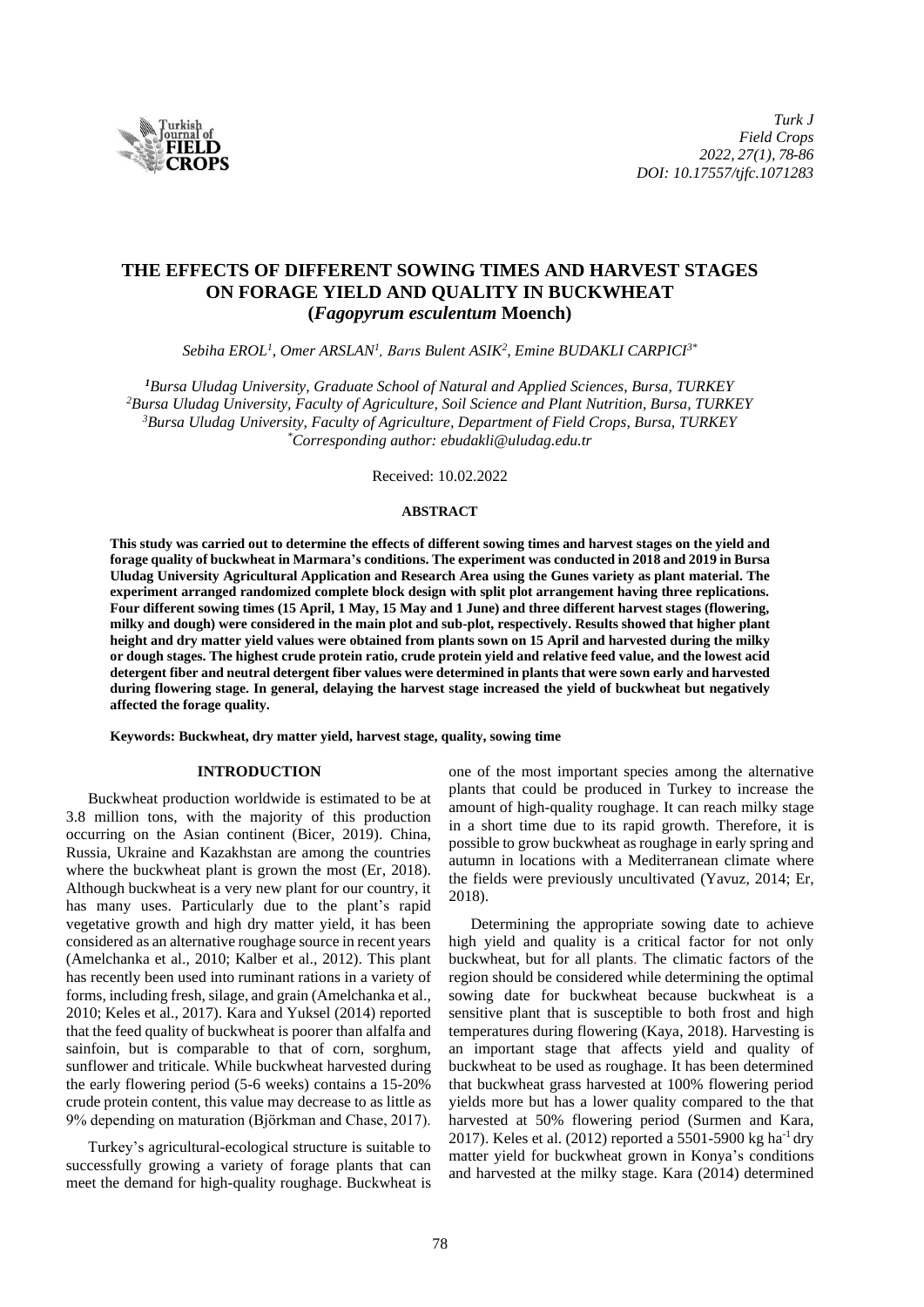that 8530 kg ha-1 dry matter yield was obtained from the harvest collected during the stage when the grains had turned 50% brown, but the harvest was more suitable in terms of forage quality and economy during full flowering. Gullap et al. (2021) reported that the highest dry matter yield  $(4784 \text{ kg ha}^{-1})$  was recorded when the buckwheat was harvested at the full flowering stage.

This study was conducted to determine the optimal sowing time and harvesting stage for buckwheat grown under the ecological conditions of Bursa for high forage yield and quality.

# **MATERIALS AND METHODS**

#### *Experimental materials*

The research was conducted in 2018 and 2019 in the experimental area of Bursa Uludag University's Faculty of Agriculture Agricultural Application and Research Center  $(40^{\circ}$  11' N, 29° 04' E). Gunes cultivar, which was developed by Bahri Dagdas International Agricultural Research Institute, was employed as plant material in the research. The Bahri Dagdas International Agricultural Research Institute registered the Gunes variety as the first buckwheat variety in Turkey in 2014. Although is highly adaptable to all regions of Turkey, the variety demands for a humid and cool climate with low temperature for optimal yield. This variety has a short vegetation period (8-14 weeks), white flowers, and an average height range of 85- 100 cm (Anonymous, 2014).

Bursa province generally has a temperate climate, although both the mild and warm climate of the Sea of Marmara in the north and the harsh climate of Uludag in the south are occasionally encountered. The hottest months are July-August, while the coldest are December-January in the province (Anonymous, 2020). The monthly total precipitation (mm), mean temperature (°C), relative humidity (%) values of 2018, 2019, and the long period (1975-2014) are given in Table 1. When the six months (April-September) of Bursa Province's long-term average data are examined, it is seen that the total precipitation amount is 218.2 mm, the average temperature is 20.4  $^{\circ}$ C, and the relative humidity is 60.5%. While the total precipitation in May and June 2018 (the time of the experiment) was higher than in 2019, the total precipitation in August 2019 was much higher than the average of both 2018 and many other years. When the temperature values for the 6 months are examined, it was seen that the average temperature for the years during which the experiment was conducted was similar to the average of many years. Some soil properties of the experimental region from 0 to 20 cm depth are given in Table 2. The findings of the soil analysis were compared to the reference values (Muftuoglu et al., 2014).

**Table 1.** Precipitation, mean temperature and relative humidity in 2018, 2019 and long-term in Bursa

|            |      | Mean temperature $(^{\circ}C)$ |      |       | Precipitation (mm) |       |      | Relative Humidity (%) |      |  |
|------------|------|--------------------------------|------|-------|--------------------|-------|------|-----------------------|------|--|
| Months     | LT   | 2018                           | 2019 | LT    | 2018               | 2019  |      | 2018                  | 2019 |  |
| April      | 13.0 | 15.8                           | 12.8 | 66.0  | 14.2               | 43.6  | 66.1 | 70.8                  | 69.7 |  |
| May        | 17.4 | 19.9                           | 19.8 | 43.4  | 89.8               | 48.6  | 62.0 | 76.5                  | 65.9 |  |
| June       | 22.5 | 23.5                           | 24.5 | 36.5  | 59.2               | 31.0  | 57.8 | 70.1                  | 65.4 |  |
| July       | 24.8 | 26.1                           | 24.8 | 17.7  | 15.4               | 21.2  | 56.2 | 63.2                  | 59.7 |  |
| August     | 24.5 | 26.4                           | 25.2 | 13.8  | 2.0                | 31.4  | 57.3 | 59.7                  | 62.3 |  |
| September  | 20.2 | 21.8                           | 21.5 | 40.8  | 46.6               | 12.4  | 63.8 | 67.6                  | 63.2 |  |
| Total/Avg. | 20.4 | 22.3                           | 21.4 | 218.2 | 227.2              | 188.2 | 60.5 | 68.0                  | 64.4 |  |

LT: Long-term (1975-2014).

**Table 2.** Properties of the experimental area soils in 2018 and 2019.

|                                                |       | 2018              |       | 2019              |  |  |
|------------------------------------------------|-------|-------------------|-------|-------------------|--|--|
| Properties                                     | Value | Class             | Value | Class             |  |  |
| Sand, %                                        | 36.8  | Soil texture      | 28.0  | Soil texture      |  |  |
| Loam, %                                        | 17.3  | Clay(C)           | 19.2  | Clay(C)           |  |  |
| Clay, %                                        | 45.9  |                   | 52.8  |                   |  |  |
| pH                                             | 7.675 | Slightly alkaline | 7.522 | Slightly alkaline |  |  |
| $EC, \mu S \text{ cm}^{-1}$                    | 721.2 | Low               | 813.7 | Low               |  |  |
| $CaCO3$ , %                                    | 4.10  | Medium            | 3.75  | Medium            |  |  |
| Organic matter, %                              | 2.08  | Low               | 2.29  | Low               |  |  |
| Total nitrogen (N), %                          | 0.098 | Medium            | 0.195 | High              |  |  |
| Available phosphorus (P), mg $kg^{-1}$         | 21.15 | Sufficient        | 28.78 | High              |  |  |
| Available potassium $(K)$ , g kg <sup>-1</sup> | 0.632 | Very high         | 0.589 | Very high         |  |  |
| DTPA- iron (Fe) mg $kg^{-1}$                   | 13.63 | High              | 12.77 | High              |  |  |
| DTPA- copper $(Cu)$ , mg $kg^{-1}$             | 4.95  | Sufficient        | 5.46  | Sufficient        |  |  |
| DTPA- zinc $(Zn)$ , mg $kg^{-1}$               | 1.71  | Sufficient        | 1.56  | Sufficient        |  |  |
| DTPA- manganese (Mn), mg $kg^{-1}$             | 66.25 | High              | 53.91 | High              |  |  |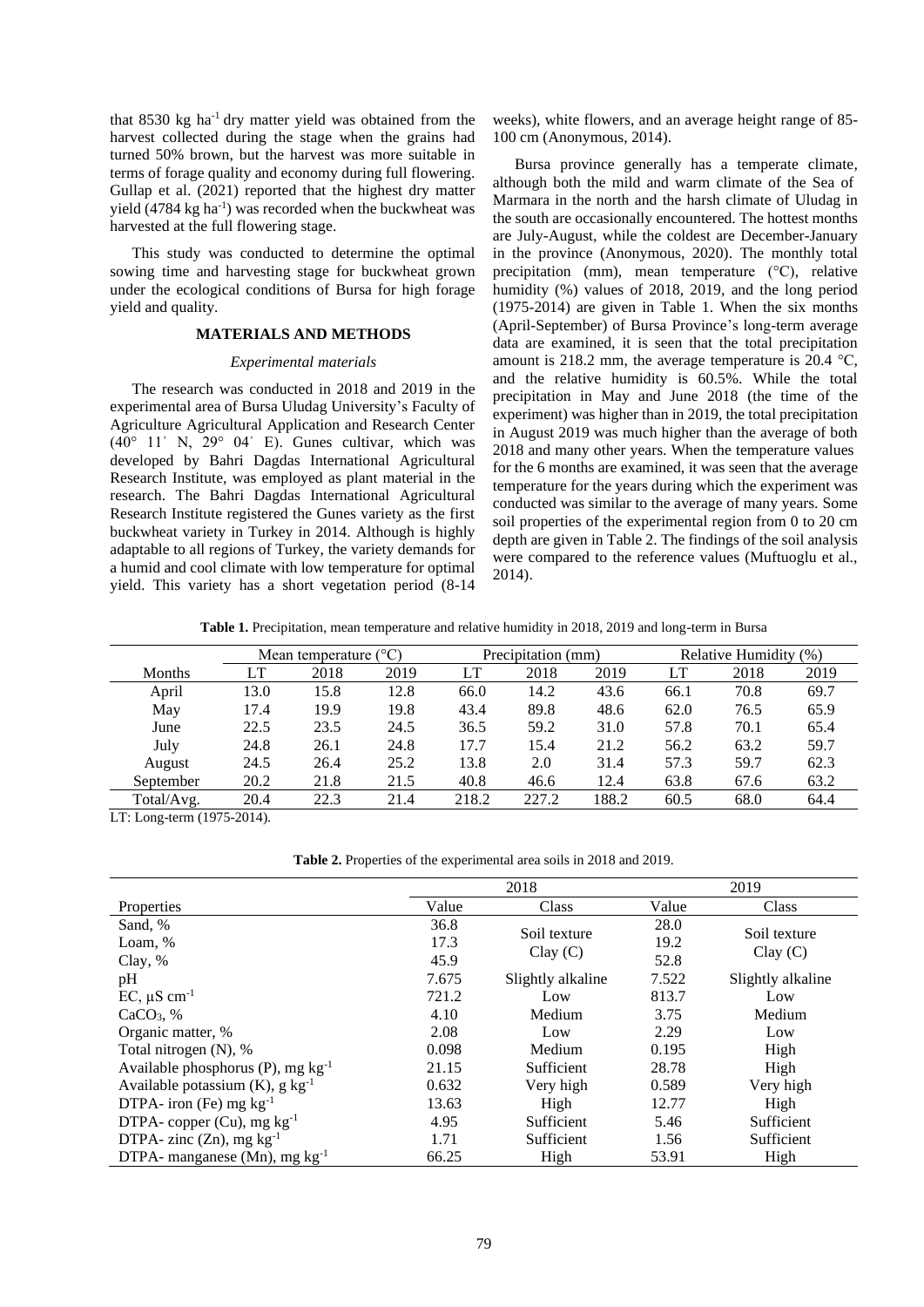### *Experimental design*

The experimental design was the Randomized Complete Blocks with three replications arranged in Split Plots. Sowing times (15 April, 1 May, 15 May and 1 June) were placed into the main plots and the harvest stages (flowering, milky and dough) into the subplots. The harvest times made depending on the sowing times and harvest periods in 2018 and 2019 are given in Table 3. Row spacing was set at 25 cm, the sowing rate was  $80 \text{ kg}$  ha<sup>-1</sup> and sowing depth was 3-4 cm. In the experiment, the size of the plots were  $7.5 \text{ m}^2 (5 \text{ m} \text{ x } 1.5 \text{ m})$  and 6 rows were sown manually in each plot. Fertilizers were added as such: 60 kg N ha<sup>-1</sup> and 60 kg  $P_2O_5$  ha<sup>-1</sup> at sowing date. Ammonium sulfate (21%N) was used as a nitrogen fertilizer source and Triple Super Phosphate (TSP-44% P) was employed as a phosphorus source. Following sowing, a roller was rolled through the experiment area and drip irrigation was utilized to ensure germination and emergence of the seeds. After emergence, drip irrigation was applied at the beginning of flowering, during the intensive flowering stage, and during the milk and dough stages. Weeds were manually removed through hand hoeing.

**Table 3.** Harvest times of buckwheat in 2018 and 2019.

|             |           | 2018          |           | 2019          |         |          |  |
|-------------|-----------|---------------|-----------|---------------|---------|----------|--|
|             |           | Harvest stage |           | Harvest stage |         |          |  |
| Sowing time | Flowering | Milk          | Dough     | Flowering     | Milk    | Dough    |  |
| 15 April    | $29$ May  | 12 June       | 19 June   | 23 May        | 10 June | 17 June  |  |
| 1 May       | 4 June    | 19 June       | 25 June   | 10 June       | 18 June | 25 June  |  |
| 15 May      | 19 June   | 4 July        | 22 July   | 18 June       | 2 July  | 19 July  |  |
| 1 June      | 9 July    | 22 July       | 10 August | 5 July        | 23 July | 6 August |  |

### *Measurements, harvest, and analyses*

The average plant height was determined by measuring 10 randomly selected plants from the soil level to the tip of the plant. The leaves of these plants were then plucked and dried separately, and the percentage of leaves per plant was calculated by proportioning the leaves to the total plant weight. The plants were harvested from ground level using a sickle in the middle two rows of the plots after removing 0.5 m from both edges of the rows (2 rows x 0.25 m x 4 m=2 m<sup>2</sup>). The samples were dried at 70  $^{\circ}$ C for 48 hours and weighed to calculate dry matter yield and the dry samples were grounded in preparation for analysis. The Kjeldahl method was used to determine the nitrogen (N) content, and the crude protein content was calculated using the formula N x 6.25 (AOAC, 1997). The amount of neutral detergent fiber (NDF) and acid detergent fiber (ADF), which form the cell walls in the ground samples, was determined according to the method described by Van Soest et al. (1991). The relative feed value (RFV) was determined using the equations developed by Van Dyke and Anderson (2000). To begin calculating the relative feed value, dry matter digestion (DMD %) is calculated from the ADF value (DMD % = 88.9 - (0.779 x % ADF)). Depending on the live weight of the animal, dry matter consumption (% DMI) is calculated from the NDF value (DMI  $% = 120 / NDF$ ). Finally, DMD % and DMI % values are incorporated into the formula to calculate the RFV.

#### $RFV = DMD % × DMI x 0.775$

All data were subjected to analysis of variance using the JUMP-7 package program in accordance with the 'Randomized Complete Blocks Design'. The significance tests employed probability levels of 1% and 5%, 5% probability levels were used in the determination of different groups, and the LSD test was used to determine distinct groups.

#### **RESULTS AND DISCUSSION**

The data obtained in this study on the effects of different sowing times and harvest stages on the forage yield and quality of buckwheat were subjected to analysis of variance. First order (two-way) and second order (threeway) interactions were significant for the analyzed traits (Table 4). Therefore, the following tables were arranged considering these significant interaction components.

| <b>Source of Variation</b> | df | PH    | SD    | LR   | DMY | CР | CPY   | ADF  | NDF   | <b>RFV</b> |
|----------------------------|----|-------|-------|------|-----|----|-------|------|-------|------------|
| Year                       |    | $**$  | $***$ | $**$ | ns  | ** | $***$ | ns   | ns    | ns         |
| Sowing time (ST)           |    | $**$  | **    | $**$ | **  | ** | $**$  | ns   | *     | *          |
| <b>Y X ST</b>              |    | $**$  | **    | $**$ | **  | ns | ns    | ns   | *     | *          |
| Harvest stage (HS)         | ∍  | $***$ | ns    | $**$ | **  | ** | ns    | $**$ | $***$ | $**$       |
| Y x HS                     |    | $**$  | ns    | $**$ | ns  | ns | ns    | *    | ns    | $\ast$     |
| <b>ST X HS</b>             |    | $***$ | ns    | $**$ | *   | ** | $***$ | ns   | ns    |            |
| <b>Y X ST X HS</b>         |    | ns    | *     | $**$ | **  | ns | ns    | $**$ | *     | $**$       |

**Table 4.** The results of analysis of variance combined over two years.

PH: Plant height, SD: Stem diameter, LR: Leaf rate, DMY: Dry matter yield, CP: Crude Protein, CPY: Crude protein yield, ADF: Acid detergent insoluble fiber, NDF: Neutral detergent insoluble fiber, RFV: Relative feed value

\* Significant at p<0.05; \*\* Significant at p<0.01, ns: Non-significant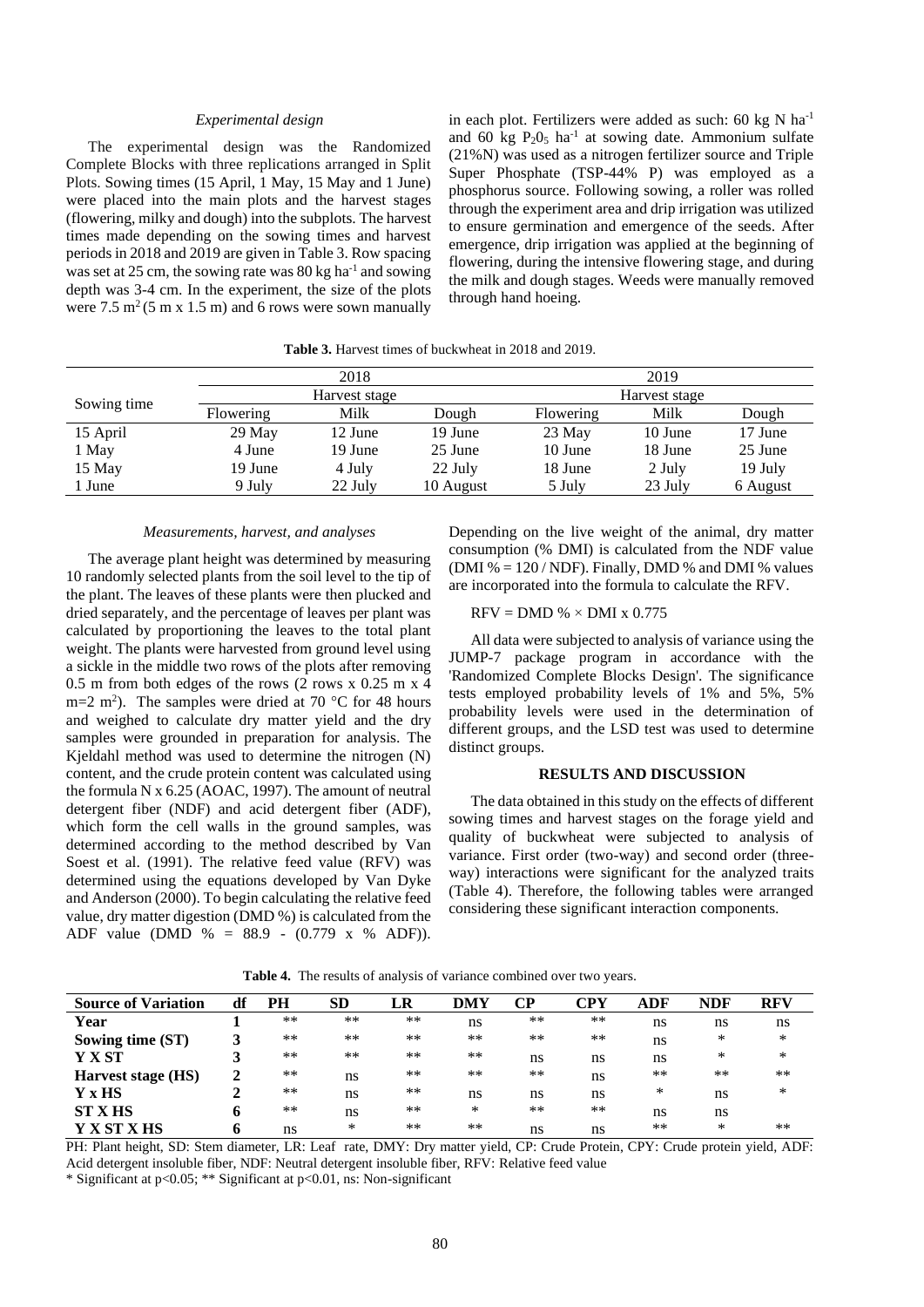### *Plant height*

The effects of the interactions year x sowing time, year x harvest stage, and sowing time x harvest stage on plant height were significant ( $P \le 0.01$ ). The greatest plant height (78.42 cm) was observed in a plant sown on 1 May 2019. This value was followed by one sown on 15 April (77.53 cm) which was statistically in the same group as the plant with the highest height. The lowest value of plant height (41.49 cm) was found for the plant sown on 1 June 2018 (Table 5). Kaya (2018) reported that plant height gradually decreased with the delay of sowing time in buckwheat, and that the height of plants sown on May 21 decreased by approximately 26% compared to those sown on April 20 in their study. Similarly, Gunes et al. (2012) and Acar (2019) also reported that plant height in buckwheat was influenced by sowing time and shortened as the sowing time was delayed. This may be the result of an increase in temperature and light intensity with later sowings as Jung et al. (2015) reported that the growth and yield of buckwheat were closely related to temperature, precipitation, and sunshine duration. In the study, while the plant height decreased by 42.80% from the first to the last sowing time in 2018, it decreased by 13.88% during the same period in 2019, making the interaction of year x sowing time a significant factor (Table 4 and Table 5). In terms of harvest stages, the greatest plant height (86.24 cm) was measured during the dough stage in 2019, and the lowest plant height (64.68 cm) during the dough stage in 2018 (Table 5). A rapid increase in height generally continues up until the flowering stage in plants. In plants with simultaneous flowering, height growth stops with flowering. However, in species that continue to grow after flowering, such as buckwheat, growth continues (Gullap et al., 2021). Polat (2019) reported that the greatest plant height was 89.79 cm with a 75% seed setting period under Konya's ecological conditions. When the interaction of sowing time x harvest stage is examined, the greatest plant height of 87.32 cm was obtained from plants sown on 1 May and harvested during the dough stage. This was followed by plants sown on 15 April and harvested during the dough stage, which were statistically in a similar group (Table 6).

Table 5. The means of plant height measured at different sowing times and harvest stages in the field trial run with significant year x sowing times and year x harvest stage interaction.

|              |         | Year     |               | Year    |         |  |
|--------------|---------|----------|---------------|---------|---------|--|
| Sowing times | 2018    | 2019     | Harvest stage | 2018    | 2019    |  |
| 15 April     | 72.54 b | 77.53 a  | Flowering     | 49.90 e | 57.58 d |  |
| 1 May        | 71.94 b | 78.42 a  | Milk          | 64.82 c | 79.16 b |  |
| 15 May       | 53.22 d | 74.58 ab | Dough         | 64.68 c | 86.24 a |  |
| l June       | 41.49 e | 66.77 c  |               |         |         |  |

\*\*: significant at P  $\leq$  0.01. Means followed by the same letters are not different for P  $\leq$  0.05 according to LSD test.

**Table 6.** The means of plant height measured at different sowing times and harvest stages in the field trial run with significant sowing time x harvest stage interaction.

| Sowing time      | <b>Flowering</b>                                    | Milk    | Dough   |
|------------------|-----------------------------------------------------|---------|---------|
| 15 April         | 53.99 e                                             | 84.39 a | 86.74 a |
| 1 May            | 60.38 d                                             | 77.84 b | 87.32 a |
| 15 May           | 57.72 de                                            | 66.27 c | 67.70 c |
| 1 June<br>.<br>. | 42.87 f<br>$\sim$ $\sim$ $\sim$ $\sim$<br>$ -$<br>. | 59.44 d | 60.08d  |

\*\*: significant at P  $\leq$  0.01. Means followed by the same letters are not different for P  $\leq$  0.05 according to LSD test.

### *Stem diameter*

The stem diameter was significantly affected by the combination and interaction of the year x sowing time x harvest stage ( $P \le 0.05$ ). The highest stem diameter of 5.21 mm obtained from plants sown on 15 April 2018 and harvested during the milk stage. On the other hand, the lowest stem diameters (3.79 mm and 3.84 mm) were obtained from plants sown on 1 June 2018 and harvested during the dough stage, and on 1 June 2018 and harvested during the flowering stage (Table 7). In the same harvest stage of 2018, there was a bigger difference between stem diameter development than in 2019, depending on the sowing times. In 2018, stem diameter decreased by 27 % from the first to the last sowing time in the dough stage, depending on the sowing times, but this decrease was only by 6 % in 2019. In this case, the interaction of year x sowing time x harvest stage was significant. Contrary to our study's results, Karatas et al. (2020) reported that sowing times had no effect on the stem diameter.

#### *Leaf rate*

The effects of the interactions year x sowing times x harvest stage interaction on the leaf rate were found to be significant ( $P \le 0.01$ ). The highest leaf rate (48.30%) was determined in plants sown on 1 June in 2018 and harvested during the flowering stage, while the lowest leaf rate (18.13%) was determined in plants sown on 15 April in 2019 and harvested during the dough stage. In all other sowing occasions in the study except for the 15 May sowing in 2018, the leaf rate decreased gradually due to the progress of the harvest stage. Contrary to our study's results, Gullap et al. (2021) reported that the leaf ratio of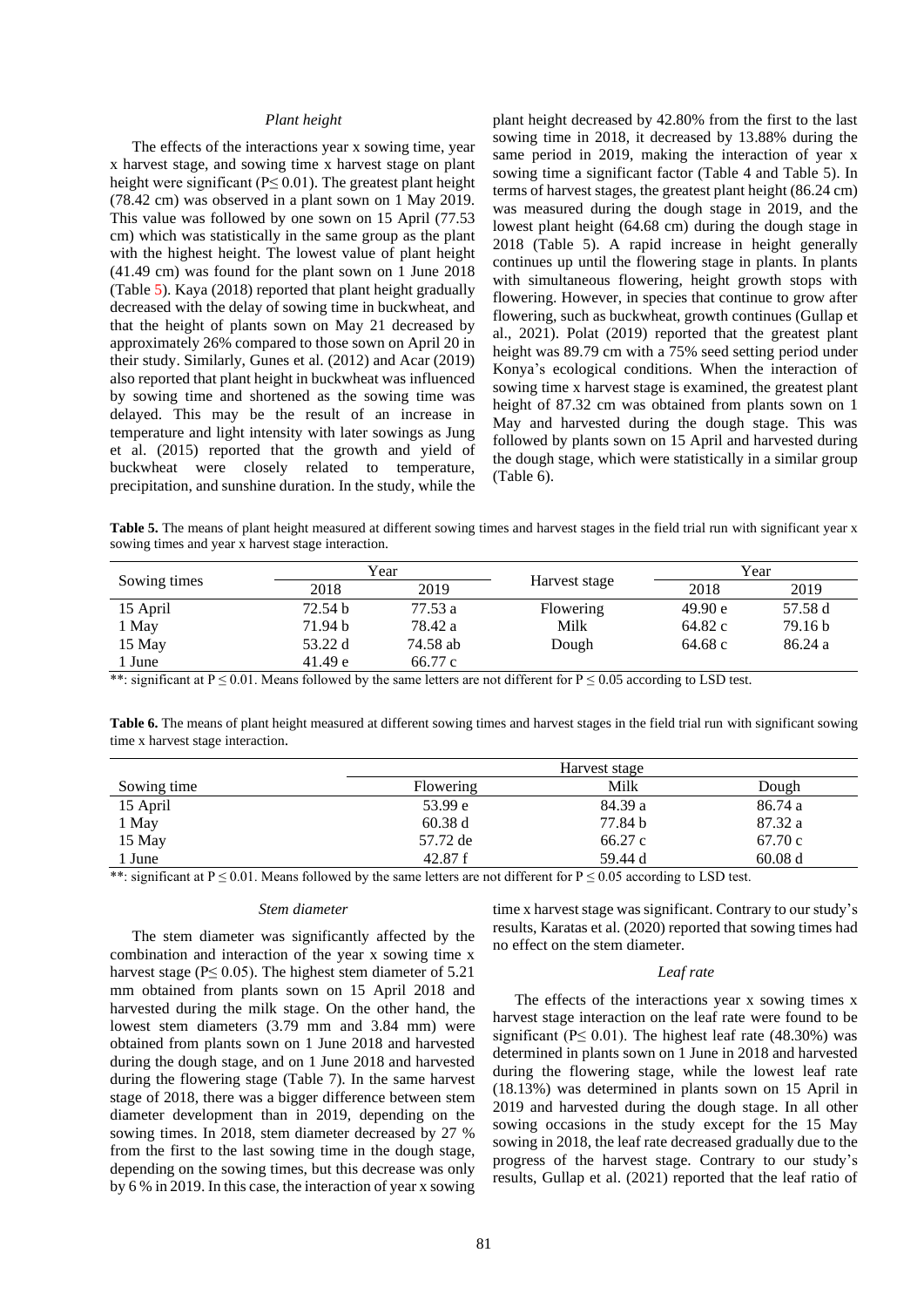buckwheat increased depending on the delaying of harvest stage. On the other hand, Alkay and Kokten (2020) reported that the leaf rate of buckwheat gradually decreased as a result of later sowing, and therefore the highest leaf rate (15.91%) was obtained by sowing on April 25. In our study, the rate of leaves detected at the milky stage was 30.62% was higher than that reported by Keles et al. (2012). This may be related to the difference of genotypes, as well as

ecological factors and different cultural practices. In the first year of the experiment, while the leaf rate was 36.36% at the first sowing time during the flowering stage, it was 48.30% at the last sowing time. In 2019, the leaf rate decreased by about 4% in the same stages, and in this case, the interaction of year x sowing time x harvesting stage was significant (Table 7).

**Table 7.** The means of stem diameter and leaf rate measured at different sowing times and harvest stages in the field trial run with significant year x sowing times x harvest stage interaction.

|       |          |            | Stem diameter (mm) |            | Leaf rate $(\%)$ |                    |                   |  |  |
|-------|----------|------------|--------------------|------------|------------------|--------------------|-------------------|--|--|
| Years | Sowing   |            | Harvest stage      |            |                  | Harvest stage      |                   |  |  |
|       | times    | Flowering  | Milk               | Dough      | Flowering        | Milk               | Dough             |  |  |
|       | 15 April | $4.67$ e-h | 5.21a              | 5.19ab     | 36.36 e          | 21.80 kl           | 19.80 lm          |  |  |
| 2018  | 1 May    | $5.19$ ab  | $4.88 b-f$         | $5.13$ a-d | 39.61 cd         | $25.61$ ij         | $23.84$ jk        |  |  |
|       | 15 May   | $4.34$ ij  | $4.47$ g-1         | $4.28$ ij  | 31.49 f          | $30.51$ fg         | 36.58 e           |  |  |
|       | 1 June   | 3.84k      | $4.02$ jk          | 3.79k      | 48.30a           | 44.54 b            | $28.21$ gh        |  |  |
|       | 15 April | $4.96 a-e$ | $4.93 a-e$         | $5.14$ a-c | $42.07$ bc       | $20.00 \text{ lm}$ | $18.13 \text{ m}$ |  |  |
| 2019  | 1 May    | $4.75 e-g$ | $4.79$ ef          | 4.83 d-f   | $30.49$ fg       | $26.08 h - j$      | 21.92 kl          |  |  |
|       | 15 May   | $4.59f-1$  | $4.93 a-e$         | $4.98$ a-e | 36.64 e          | $26.73 \text{ h}$  | $24.31$ 1-k       |  |  |
|       | 1 June   | $4.78 e-g$ | $4.43 \text{ h}$   | 4.82 d-f   | 38.19 cd         | $26.41 \text{ h}$  | $25.98 h-i$       |  |  |

Means followed by the same letters are not different for  $P \le 0.05$  according to LSD test.

#### *Dry matter yield*

Dry matter yield was significantly affected by the interaction of year x sowing time x harvest stage ( $P \leq 0.01$ ). The highest dry matter yield (4560.9 kg ha<sup>-1</sup>) was obtained from plants sown on 15 April 2019 and harvested during the milky stage. The lowest dry matter yield (1459.6 kg ha-<sup>1</sup>) was obtained from plants sown on 1 June 2018 and harvested during the flowering stage (Table 8). When Table 8 is examined, it is seen that while the dry matter yield obtained from plants sown on 1 May and harvested during the milky stage decreased by 22.56% by 15 May in 2018, it increased by 4.79% during the same period in 2019. In addition, while the dry matter yield from milky stage to dough stage increased by 10% in the first sowing time in 2018, it decreased by 14% during the same period in 2019. This may be due to the significance effect of the interaction of year x sowing time x harvest stage. In general, the yield may have differed as a result of the cooler and wetter July and August experienced in 2019 compared to 2018. This statement is supported by Temel and Yolcu (2020), having reported that sowing and harvesting times can have different effects on plant development periods depending on the annual changes in climatic conditions. In studies on this subject, it has been established that dry matter yield varies significantly depending on sowing times. For example; Omidbaigi and Mastro (2004) reported that in Iranian conditions, the highest dry forage yields were obtained by sowing on 5 July  $(25.2 \text{ g plot}^{-1})$  and 5 August  $(24.6 \text{ g plot}^{-1})$ , Koksal  $(2017)$  reported that in Yozgat's conditions, the highest hay yield was obtained by sowing on 5 July  $(4420 \text{ kg} \text{ ha}^{-1})$  in the first year and on 5 August (2410 kg ha-1 ) in the second year of the experiment. In our study, dry matter yield had a moderate increase depending on the harvesting stage, but this increase differed significantly according to the sowing times. Some studies

investigating the effect of harvesting stages discovered that dry matter yield increased gradually depending on the harvest periods (Kara, 2014; Polat, 2019; Gullap et al., 2021). For instance, Kara (2014) reported that dry matter yield in buckwheat varies year to year and increases approximately 6.3 times from the beginning of flowering to the period at which 50% of the grains have turned brown. Surmen and Kara (2017), on the other hand, reported that in Aydın's ecological conditions, the dry matter yield of pure buckwheat was 5497.5 kg ha<sup>-1</sup> at 50% flowering period and  $5085.2$  kg ha<sup>-1</sup> at 100% flowering period. The dry matter yields obtained in our research were lower than the yields obtained in previous studies on this subject. This may be owing to ecological, cultivar, and agronomic differences.

#### *Crude protein*

The effect of the sowing time x harvest stage interaction on the crude protein content of buckwheat showed statistically significant differences in the results ( $P \leq 0.01$ ). As for the sowing time x harvest stage interaction, the highest crude protein ratio (22.66 %) was obtained from plants sown on 15 May and harvested during the flowering stage, while the lowest crude protein ratio (14.75 %) was obtained from plants sown on 15 May and harvested during the dough stage (Table 9). Different results were obtained from studies investigating the effect of sowing time on the crude protein ratio of buckwheat. The results obtained in our research overlapped with some of these studies and differed greatly from others. For example; Koksal (2017) reported that in Yozgat's conditions, the highest crude protein ratio (15.81%) was obtained from sowing on 19 May in the first year of the experiment, and that the effects of sowing times on crude protein ratio were insignificant in the second year. On the other hand, Alkay and Kokten (2020) reported that sowing time significantly affected the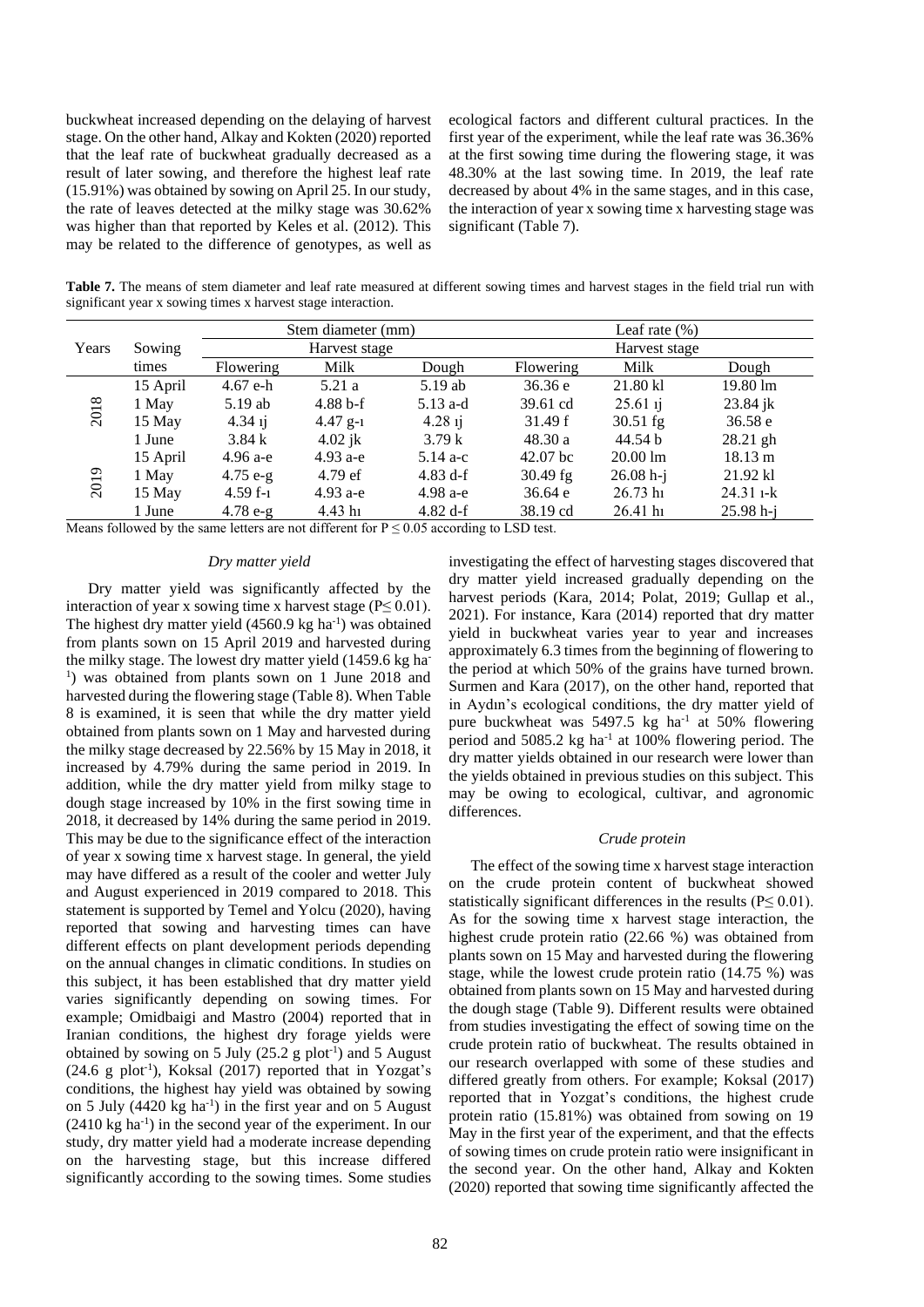crude protein ratio in buckwheat, the highest crude protein ratio (9.88 %) was obtained from the plot sown on 5 May, and that the lowest value (8.76 %) was obtained from that sown on 25 May. Björkman and Chase (2017) determined that the crude protein ratio in buckwheat varies between 15 and 20 % prior to flowering and that these values later decrease to 9 % depending on maturity. Surmen and Kara (2017) reported that in Aydın's ecological conditions, the crude protein rate in pure buckwheat was 15.89 % in the 50 % flowering period and 13.56% in the 100 % flowering period. In our study, the crude protein ratios measured during the flowering stage were higher. This may be a result of differences in cultivar, ecological factors, and agronomic practices. Dvoracek et al. (2004) emphasized that the reason for the change in the protein ratio in the buckwheat plant is due to climatic factors rather than genotype.

Table 8. The means of dry matter yield and ADF measured at different sowing times and harvest stages in the field trial run with significant year x sowing times x harvest stage interaction.

|       |          |                 | Dry matter yield $(kg ha^{-1})$ |             |                   | $ADF$ $(\%)$  |             |  |  |
|-------|----------|-----------------|---------------------------------|-------------|-------------------|---------------|-------------|--|--|
| Years | Sowing   |                 | Harvest stage                   |             |                   | Harvest stage |             |  |  |
|       | times    | Flowering       | Milk                            | Dough       | <b>Flowering</b>  | Milk          | Dough       |  |  |
|       | 15 April | $2940.7 e-g$    | 3931.0 bc                       | 4319.7 ab   | $27.58 e-g$       | $33.63$ a-c   | 28.32 d-f   |  |  |
| 2018  | 1 May    | $2435.0 f_{-1}$ | 3791.1 bc                       | 4285.5 ab   | $23.41$ g-1       | 36.47a        | $33.70 a-c$ |  |  |
|       | 15 May   | $2122.7$ ij     | $2935.9 e-g$                    | 3578.4 cd   | $26.30$ e-h       | $26.59$ e-h   | $27.17$ e-h |  |  |
|       | 1 June   | 1459.6 k        | 2308.3 h                        | $2041.8$ ij | $25.92$ e-h       | $27.11$ e-h   | $26.87$ e-h |  |  |
|       | 15 April | $2950.3 e-g$    | 4560.9 a                        | 3942.3 bc   | $22.68 \text{ h}$ | $30.30 b - e$ | $32.57$ a-d |  |  |
| 2019  | 1 May    | $2976.1$ e-g    | $2922.4$ e-g                    | 3958.9 bc   | $24.19 f-1$       | $28.12 d-g$   | $30.41 b-e$ |  |  |
|       | 15 May   | $2413.5$ g-1    | 3062.5 de                       | 3010.5 e    | 19.891            | $28.52$ d-f   | $29.64$ c-e |  |  |
|       | 1 June   | 1581.1 jk       | 2978.8 ef                       | 2827.3 e-h  | 20.031            | 34.73 ab      | $28.13 d-g$ |  |  |

Means followed by the same letters are not different for  $P \le 0.05$  according to LSD test.

Table 9. The means of crude protein (%) and crude protein yield (kg ha<sup>-1</sup>) measured at different sowing times and harvest stages in the field trial run with significant sowing time x harvest stage interaction.

|             | Crude protein $(\%)$ |               |          | Crude protein yield $(kg ha^{-1})$ |                     |             |  |
|-------------|----------------------|---------------|----------|------------------------------------|---------------------|-------------|--|
|             |                      | Harvest stage |          | Harvest stage                      |                     |             |  |
| Sowing time | Flowering            | Milk          | Dough    | <b>Flowering</b>                   | Milk                | Dough       |  |
| 15 April    | 21.61 a              | 12.80 e       | 11.40 e  | 638.3 a                            | 546.1 b             | 464.6 cd    |  |
| 1 May       | 19.39 <sub>b</sub>   | 15.18d        | 15.19 cd | 524.4 bc                           | 500.7 <sub>bc</sub> | 621.3 a     |  |
| 15 May      | 22.66a               | 15.97 cd      | 14.75d   | 512.6 bc                           | $479.0$ b-d         | $482.5 b-d$ |  |
| 1 June      | 19.45 <sub>b</sub>   | 16.17 cd      | 16.85c   | 296.4 e                            | 426.8 d             | 413.4 d     |  |

\*\*: significant at P  $\leq$  0.01. Means followed by the same letters are not different for P  $\leq$  0.05 according to LSD test.

### *Crude protein yield*

The effect of sowing time x harvest stage interaction on crude protein yield was found to be significant at the 1% probability level (Table 4). The highest crude protein yield  $(638.3 \text{ kg} \text{ ha}^{-1} \text{ and } 621.3 \text{ kg} \text{ ha}^{-1})$  were detected in plots sown on 15 April and harvested during the flowering stage, and on 1 May and harvested during the dough stage. Especially, the high dry matter yield of buckwheat sown on 1 May and harvested during the dough stage caused the crude protein yield to be high. The lowest crude protein yield (296.4 kg ha<sup>-1</sup>) was obtained from the plots sown on 1 June and harvested during the flowering stage (Table 9). Since crude protein yield is the product of dry matter yield and crude protein ratio, crude protein yield decreases in late sown and late harvested plants as a result of the decrease in both crude protein ratio and dry matter yield as Temel and Tan (2002) reported that the decrease in crude protein yield was due to the rapid decrease in hay yield resulting from the delay in sowing time. Alkay and Kokten (2020) reported that the crude protein yield of buckwheat grown in Bingol's conditions varied between 89.0-127.0 kg ha<sup>-1</sup> and the crude protein yields obtained 25 April, 5 May, and 15 May sowing times were higher than crude protein yield

obtained latest sowing time (1 June). Although the results obtained in our research are partially parallel with those of Alkay and Kokten (2020), the crude protein yields detected in our study were higher. This situation may be primarily explained by the variability of dry matter yields among different ecologies. Surmen and Kara (2017), who examined the effects of harvest stages in buckwheatsoybean mixtures, reported that the crude protein yield in buckwheat was  $871.9$  kg ha<sup>-1</sup> at the 50% flowering stage and 689.3 kg ha<sup>-1</sup> at the 100% flowering stage.

### *ADF*

The effect of the interaction of year x sowing time x harvest stage on the ADF ratio was found to be significant at the 1% probability level (Table 4). The highest ADF ratio was found in plants sown on 1 May in 2018 and harvested during the milky stage, and the lowest in those sown on 15 May 2019 and harvested during the flowering stage. In some sowing times, there is a continuous increase trend depending on the harvest stage, while in some there is a fluctuating course. The fact that these trends are different between years has caused the triple interaction to be significant. For example, In the sowings made on April 15, 2018, depending on the harvest periods, the ADF ratio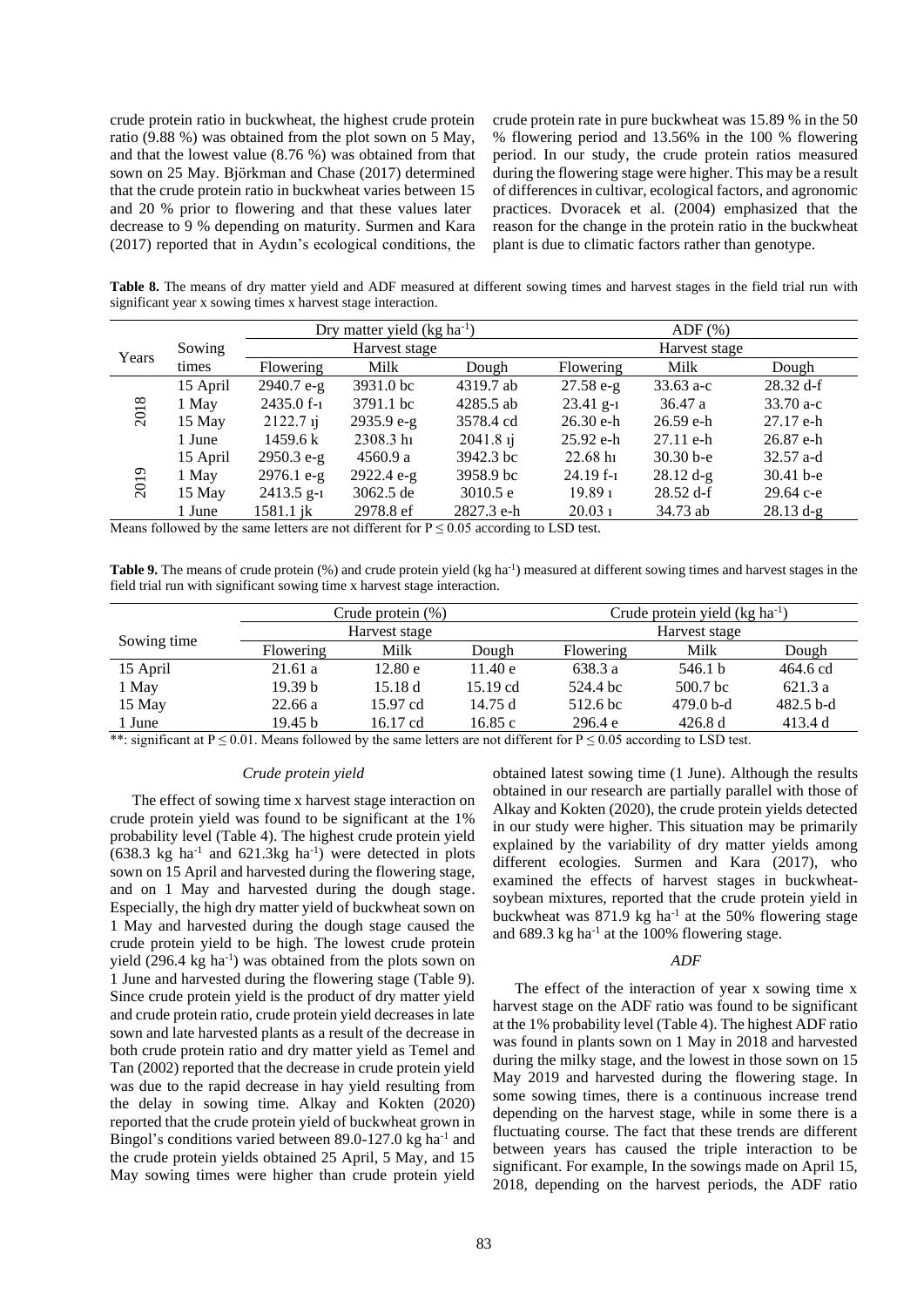increased by 21.93% in the milky stage compared to the flowering stage, while this increase rate was 2.68% in the dough stage. On the other hand, at the same sowing time in 2019, these rates were 33.60% and 43.61%, respectively (Table 8). As the plant ages, the cell walls thicken, and the amount of structural substances in the plant increases. In this case, it leads to a decrease in the crude protein ratio, while the components representing the fibrous tissue such as ADF and NDF are increased. In the early phases of plant development, the stems contain nutrients in similar amounts to the leaves, and as the plant matures, the nutritional value of the stem decreases faster than that of the leaves (Gullap et al., 2021). Alkay and Kokten (2020) reported that the highest rate of ADF (42.04 %) in buckwheat was obtained by sowing on 15 May. The ADF values detected in our research were considerably lower than those of Alkay and Kokten (2020). Surmen and Kara (2017) reported that the ADF ratio increased from 28.04 % to 35.82 % in between 50% flowering and full bloom and Gullap et al. (2021) reported that it increased from 22.65 % to 29.66 % from the beginning of flowering to full bloom. Gullap et al. (2021) reported that the rate of ADF is higher in years when better plant growth is observed, structural substance production is increased, and accordingly, the dry matter yield is higher.

The effect of the interaction of year x sowing time x harvest stage on the NDF ratio of buckwheat was significant at the 5% probability level (Table 4). The highest NDF ratio was obtained from the plots sown on 1 May in 2018 and harvested during the milky stage, while the lowest was obtained from those sown on 15 May 2019 and harvested during the flowering stage. While the NDF ratio decreased from the first sowing time (15 April-42.08 %) to the last sowing time (1 June- 39.40 %) in 2018 in the harvests made during the milky stage, the NDF ratio increased in the same periods in 2019 (Table 10). In this case, the triple interactions were important. Alkay and Kokten (2020) reported that the highest rates of NDF (45.11% and 44.35%) were obtained by sowing on 5 May and 25 May, while the lowest NDF ratios resulted from sowing on 25 April and 15 May. In our research, the NDF rate of buckwheat increased gradually with the delay of the harvesting stage in all applications except for the 1 May and 15 May sowings in 2018, and 15 May and 1 June sowings in 2019. Surmen and Kara (2017) reported that the NDF ratio increased by approximately 28% from 50% flowering to 100% flowering. On the other hand, Gullap et al. (2021) reported that the highest NDF rate was obtained from harvesting at the full flowering and 50% flowering stages.

**Table 10.** The means of NDF and RFV measured at different sowing times and harvest stages in the field trial run with significant year x sowing times x harvest stage interaction.

|                 |          |                   | NDF(%)        |             |                  | <b>RFV</b>           |              |
|-----------------|----------|-------------------|---------------|-------------|------------------|----------------------|--------------|
| Years           | Sowing   |                   | Harvest stage |             |                  | Harvest stage        |              |
|                 | times    | Flowering         | Milk          | Dough       | <b>Flowering</b> | Milk                 | Dough        |
|                 | 15 April | 33.05 ij          | $42.08 b-f$   | 44.08 a-e   | 190.48 bc        | 139.61 $g-k$         | $143.48$ g-k |
|                 | 1 May    | $36.43 f - j$     | 49.11a        | 47.32 ab    | 185.62 b-d       | 115.39 k             | $124.79$ jk  |
| $\infty$        | 15 May   | $40.14$ c-h       | $36.60 f - j$ | $37.92e-1$  | 158.92 d-h       | $175.48 \text{ c-f}$ | 166.11 $c-g$ |
| 201             | 1 June   | $34.74 h-i$       | $39.40 d-1$   | $40.42$ c-h | $185.13$ b-d     | $160.18 d-g$         | $156.66 d-1$ |
|                 | 15 April | $31.43 \text{ i}$ | $41.85 b-g$   | $45.81 a-c$ | $211.43$ ab      | 146.42 $f-i$         | $128.99 h-k$ |
|                 | 1 May    | $36.82f - j$      | $38.26e-1$    | $42.48 b-f$ | 177.93 c-e       | $163.44 c-g$         | $142.79$ g-k |
| $\overline{19}$ | 15 May   | $30.86 \text{ i}$ | $41.38 b-g$   | $40.85$ c-h | 221.40a          | $150.24$ e-j         | $150.23$ e-j |
| $\overline{5}$  | 1 June   | $35.61$ g-i       | $45.04$ a-d   | $43.53$ a-e | 192.76 a-c       | $128.04$ 1-k         | $143.22$ g-k |

Means followed by the same letters are not different for  $P \le 0.05$  according to LSD test.

### *RFV*

The effect of triple interaction on RFV was found to be significant at the 1% probability level (Table 4). According to Table 10, the highest RFV was obtained from the plots sown on 15 May in 2019 and harvested during the flowering stage, and the lowest value was obtained from plants sown on 1 May in 2018 and harvested during the milky stage. In sowing times, there is a continuous increase trend depending on the harvest stage, while in some there is a fluctuating course. The fact that these trends are different between years has caused the triple interaction to be significant. For example, the RFV values detected in different harvest periods from the plants sown on April 15 in 2018 and 2019 clearly show this situation (Table10). The relative feed value (RFV) was developed in the USA to measure the nutritional value of alfalfa but is now used for other feeds as well. ADF and NDF values are used to calculate the relative feed value. The relative feed value is based on a value of 100 calculated from the 41% ADF and 53% NDF content of fully bloomed alfalfa hay. As the relative feed value falls below 100, the quality of the feed decreases; if it rises, the feed's quality increases. Accordingly, if NYD is below 75, it is considered to be of 5th quality, 75-86 of 4th quality, 87-102 of 3rd quality, 103- 124 of 2nd quality, 125-150 of 1st quality, and above 150 is considered to be the best quality (Canbolat and Karaman, 2009). Therefore, low ADF and NDF values are desirable to achieve high RFV. In the study, the ADF and NDF ratios of plants sown on 15 May and harvested during the flowering stage in 2019 were lower than the plants with all other sowing times and harvesting stages. According to the two-year average results, the yield and quality characteristics of buckwheat planted for hay production are significantly affected by varying sowing and harvesting stages. Accordingly, to obtain high dry matter yield from buckwheat, sowing should be done during the early period (15 April) and the resulting plants should be harvested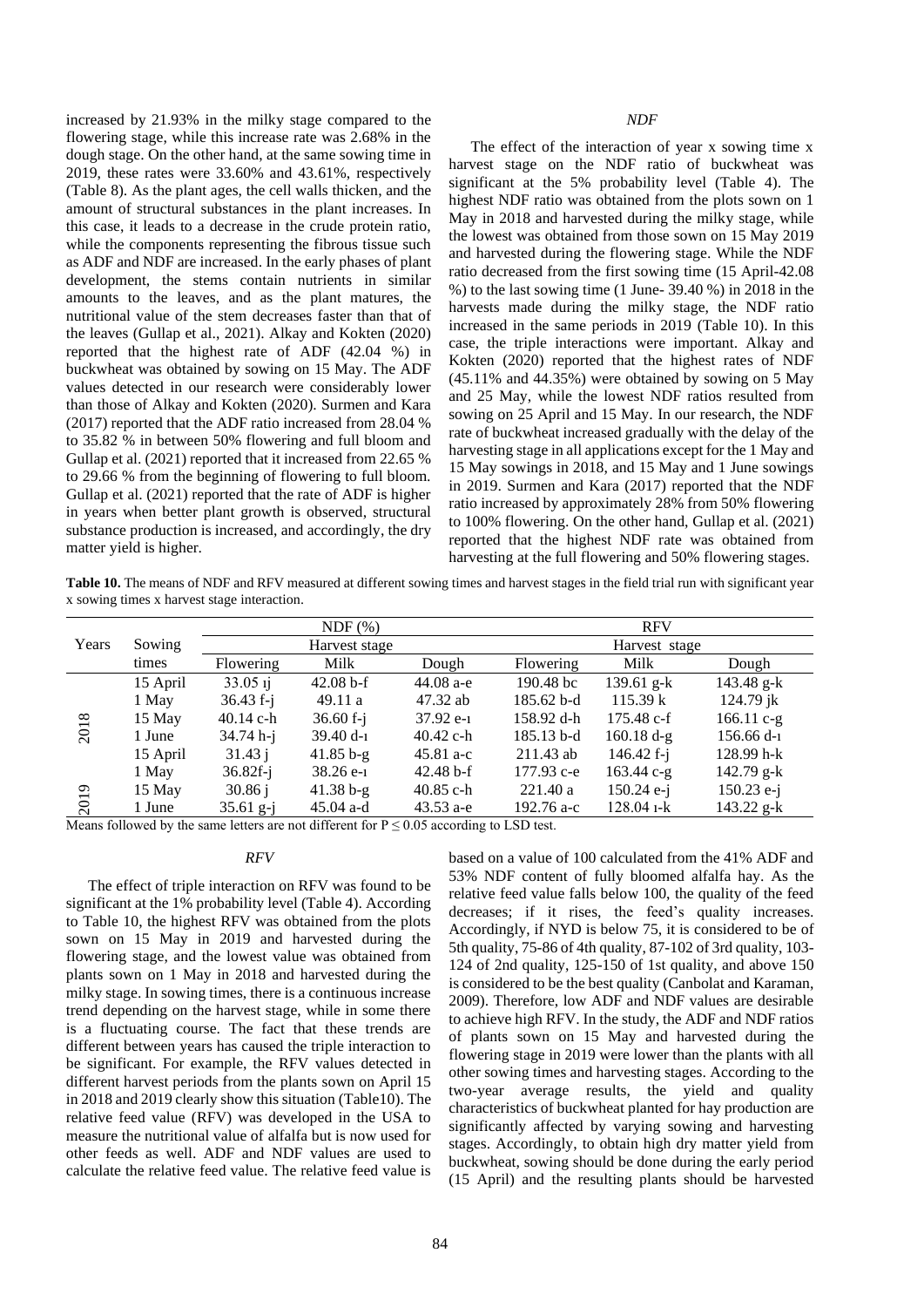during the milky or dough stage. In terms of obtaining a high crude protein yield and RFV, sowing should be done during the early period (15 April) and harvesting should be done during the flowering stage. It has been determined that buckwheat that sown and harvested at the appropriate time provides very high yields and is of sufficient quality for hay production. For this reason, buckwheat is believed to be a potential alternative feed source to aid in closing the roughage shortage.

#### **ACKNOWLEDGEMENTS**

This research was supported by the Unit of Scientific Research Projects, Bursa Uludag University (OUAP(Z)- 2018-6). We thank the BAP council for their contribution to this study. This research includes a part of the master's thesis (part of 2019 data) prepared by Omer ARSLAN.

# **LITERATURE CITED**

- Acar, O. 2019. The effect of different sowing time on yield and yield components in buckwheat. Master Thesis, Ankara University Graduate School of Natural and Applied Sciences Department of Field Crops.
- Alkay, R. and K. Kokten. 2020. Effects of sowing time on herbage yield and quality in buckwheat varieties under Bingol conditions. Tr. J. Nature Sci. 9(1): 29-34.
- Amelchanka, S.L., M. Kreuzer and F. Leiber. 2010. Utility of buckwheat (*Fagopyrum esculentum* Moench) as feed: Effects of forage and grain on in vitro ruminal fermentation and performance of dairy cows. Anim.Feed Sci.Technol. 155(2- 4): 111-121.
- Anonymous. 2014. Variety features. Bahri Dagdas International Agricultural Research Institute Directorate (Accessed October 10, 2021)
- Anonymous. 2020. [https://tr.wikipedia.org/wiki/Bursa,](https://tr.wikipedia.org/wiki/Bursa) (Accessed October 15, 2020)
- AOAC International. 1997. Official Methods of Analysis of AOAC International, 16th ed., 3rd rev. Method 955.04. The Association, Gaithersburg, MD.
- Bicer, A. 2019. The effects of organic fertilizer doses on yield and some quality characteristics on buckwheat (*Fagopyrum esculentum* Moench.) grown as second crop. Master Thesis, The Graduate School of Natural and Applied Science of Siirt University.
- Björkman, T. and L. Chase. 2017. Information for buckwheat grower[s.http://www.hort.cornell.edu/bjorkman/lab/buck/guid](http://www.hort.cornell.edu/bjorkman/lab/buck/guide/forage.php) [e/forage.php.](http://www.hort.cornell.edu/bjorkman/lab/buck/guide/forage.php) (Accessed October 23, 2020)
- Canbolat, O. and S. Karaman. 2009. Comparison of in vitro gas production, organic matter digestibility, relative feed value and metabolizable energy contents of some legume forages. J. Agric. Sci. 15(2):188-195.
- Dvoracek, V., P. Cepkova and A. Michalova. 2004. Protein content evaluation of several buckwheat varieties. Proceedings of the 9th International Symposium on Buckwheat. Prague. pp: 734-736.
- Er, M. 2018. The nutritive value of buckwheat hay or silage and its effect on milk yield of dairy goat. Master Thesis, The Graduate School of Natural and Applied Science of Adnan Menderes University.
- Gullap, M.K., M. Tan, S. Severoglu and A. Yazici. 2021. The effects of harvest stage on hay and seed yields and some properties in buckwheat (*Fagophyrum esculentum* Moench). Ataturk Univ. J. Agric. Fac. 52 (1): 20-26 (in Turkish).
- Gunes, A., I. Topal, H. Koc, A. Akcacik, H. Bayrak, G. Ozcan, M. Tas and R. Acar. 2012. Effects of different planting times on the yields and some yield components of buckwheat

(*Fagopyrum esculentum* Moench.). Medicinal and Aromatic Plants Symposium, 1315 September 2012, p:10-14, Tokat (in Turkish).

- Jung, G.H., S.L. Kim, M.J. Kim, S.K. Kim, J.H. Park, C.G. Kim and S. Heu. 2015. Effect of sowing time on buckwheat (*Fagopyrum esculentum* Moench) growth and yield in Central Korea. J Crop Sci.& Biotech. 18(4):285-291.
- Kalber, T., M. Kreuzer F. Leiber. 2012. Silages containing buckwheat and chicory: quality, digestibility and nitrogen utilisation by lactating cows. Arch Anim Nutr. 66(1): 50-65.
- Kara, N. 2014. Yield and mineral nutrition content of buckwheat (*Fagopyrum esculentum* Moench): the effect of harvest times. Suleyman Demirel Uni., J Fac. Agric. 9 (1):85-94 (in Turkish).
- Kara, N. and O. Yuksel. 2014. Can we use buckwheat as animal feed? Turk J Agric & Natur Sci. 1(3): 295-300.
- Karatas, R.,B. Ozyilmaz, O. Koyuturk, L. Yazici and S. Gokalp. 2020. The effect of different planting times on yield and yield components of buckwheat (*Fagopyrum esculentum* Moench) in Tokat conditions. Turkey 13. National, I. International Field Crops Congress Special Issue:159-165 (in Turkish).
- Kaya, E. 2018. Effect of different sowing norms and times on yield and some yield components at buckwheat (*Fagopyrum esculentum* Moench) in Kutahya - Altıntas conditions. Master Thesis. Eskisehir Osmangazi University Graduate School of Natural and Applied Sciences Department of Field Crops, Eskisehir.
- Keles, G., S. Ates, A. Gunes and I. Halici. 2012. Nutritive value and fermentation characteristics of buckwheat silage ensiled with chemical or biological additives. Selcuk J. Agric. & Food Sci. 26 (4): 33-36.
- Keles G., F. Yildiz-Akgul, V. Kocaman. 2017. Performance and milk composition of dairy goats as affected by the dietary level of stoned olive cake silages. Asian- Australas J. Anim. Sci. 30(3): 363-369.
- Koksal, S. 2017. Buckwheat (*Fagopyrum esculentum* Moench) cultivation in Yozgat ecological conditions. Master Thesis. Bozok University Graduate School of Natural and Applied Sciences Department of Field Crops, Yozgat.
- Muftuoglu, M., Y. Cikili, C. Turkmen. 2014. Soil and Plant Fertility Analysis, Nobel Academic Publishing, p. 236.
- Omidbaigi, R. and G. Mastro. 2004. Influence of sowing time on the biological behaviour, biomass production, and rutin content of buckwheat (*Fagopyrum esculentum* Moench). Italian J. Agron. 8(1): 47-50.
- Polat, H.I. 2019. The investigation of some yield and quality proporties in different growth periods of buckwheat (*Fagopyrum esculentum* Moench.) Master Thesis. Selcuk University Graduate School of Natural and Applied Sciences Department of Field Crops, Konya.
- Surmen, M. and E. Kara. 2017. Yield and quality features of buckwheat-soybean mixtures in organic agricultural conditions. Turk. J. Agric. Food Sci. & Tech. 5(13): 1732- 1736.
- Temel, S. and M. Tan. 2002. A research on determination of seeding and cutting time in common vetch (*Vicia sativa* L.) under Erzurum conditions. Ataturk Uni. J. Agric. Fac. 33 (4):363-368.
- Temel, S. and S. Yolcu. 2020. The effect of different sowing time and harvesting stages on the herbage yield and quality of quinoa (*Chenopodium quinoa* Willd.). Turk. J. Field Crops.  $25(1):41-49.$
- Van Dyke, N.J. and P. M. Anderson. 2000. Interpreting a forage analysis. Alabama cooperative extension. Circular ANR-890.
- Van Soest, P.J., J.B. Robertson and B.A. Lewis. 1991. Method for dietary fiber, neutral detergent fiber, and nostarch